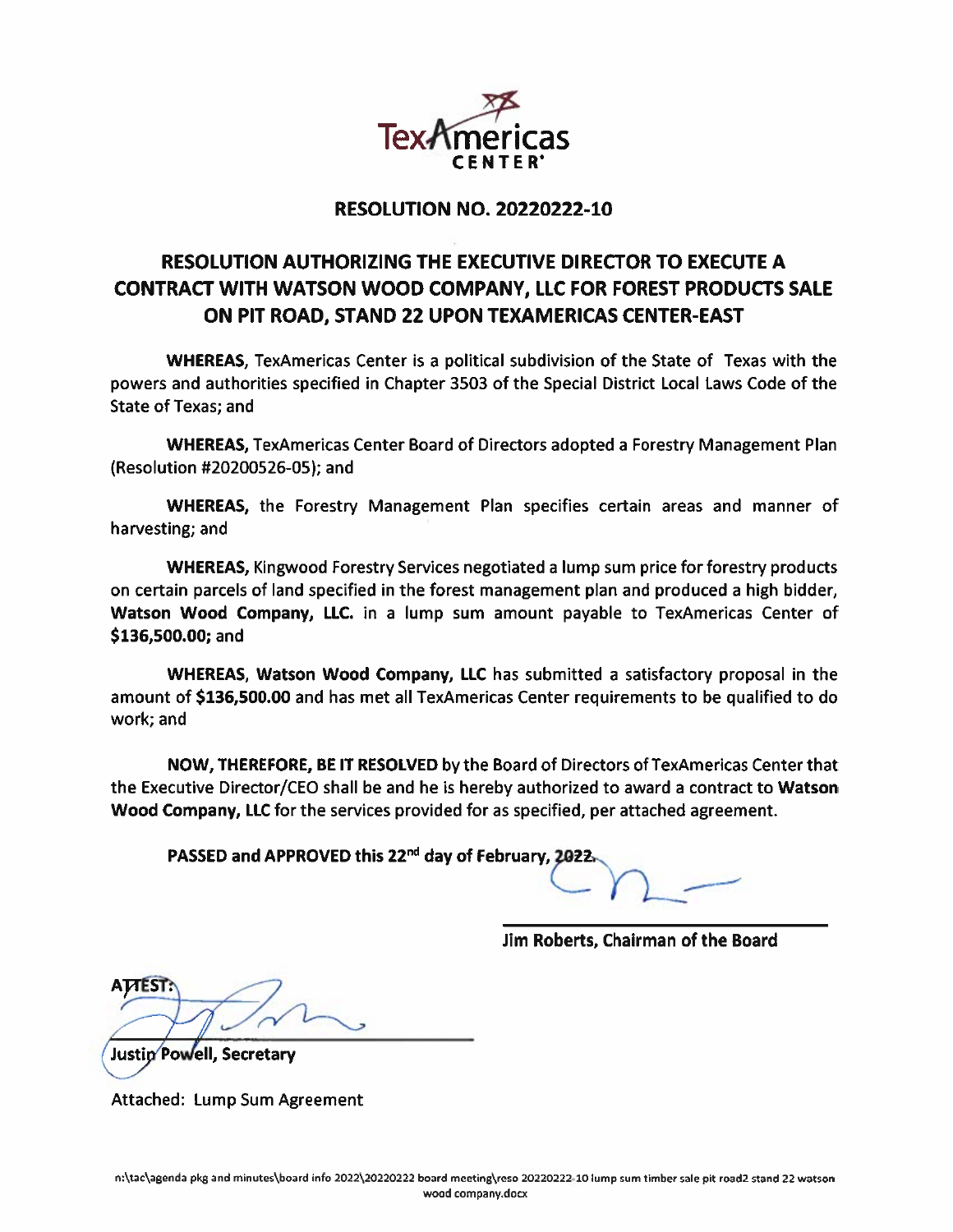### FOREST PRODUCTS SALE CONTRACT

THIS AGREEMENT is made and entered into by and between TexAmericas Center, hereinafter referred to as SELLER, and Watson Wood Company, LLC, hereinafter referred to as BUYER.

ARTICLE 1. The BUYER hereby purchases from the SELLER and the SELLER hereby sells to the BUYER, upon the terms and conditions hereinafter stated, all the trees which have been designated by the **SELLER** or its representatives located on the following lands, to wit:

Pit Road – Stand 22 Tract: 49 acres, more or less, part of W. Young, A-694, in Bowie County, Texas. (See attached maps.)

The designated timber sold under the terms of this contract is identified as FSC 100% and is certified under NC-FM/COC-006167. Timber to be cut is described as follows:

#### All merchantable timber within the designated timber sale area is to be sold. (See attached map).

**ARTICLE 2.** As full and complete payment for the timber conveyed under the terms of this contract, the BUYER agrees to pay the SELLER:

\$ 136,500.00 upon execution of this sale contract.

### \$ 2,000.00 performance deposit is to be paid to Kingwood Forestry Services Escrow and will be returned when all work is completed.

ARTICLE 3. The BUYER agrees to cut and remove the above described timber in accordance with the following conditions:

- 1. The timber felled shall be limited to the designated trees standing upon the timber sale area.
- 2. The BUYER assumes the responsibility for the suppression of all forest fires on the property caused by him and/or his agents or employees and to pay for damages resulting from such fires.
- 3. BUYER shall comply with recommended Best Management Practices for the State of Texas and will conduct all operations so as to avoid or minimize damage to all land and timber, trees and timber growth. BUYER agrees to harvest the timber so as to comply with the principles of the Forest Stewardship Council. BUYER agrees that all operations will be done in accordance with applicable laws, regulations, and state forestry best management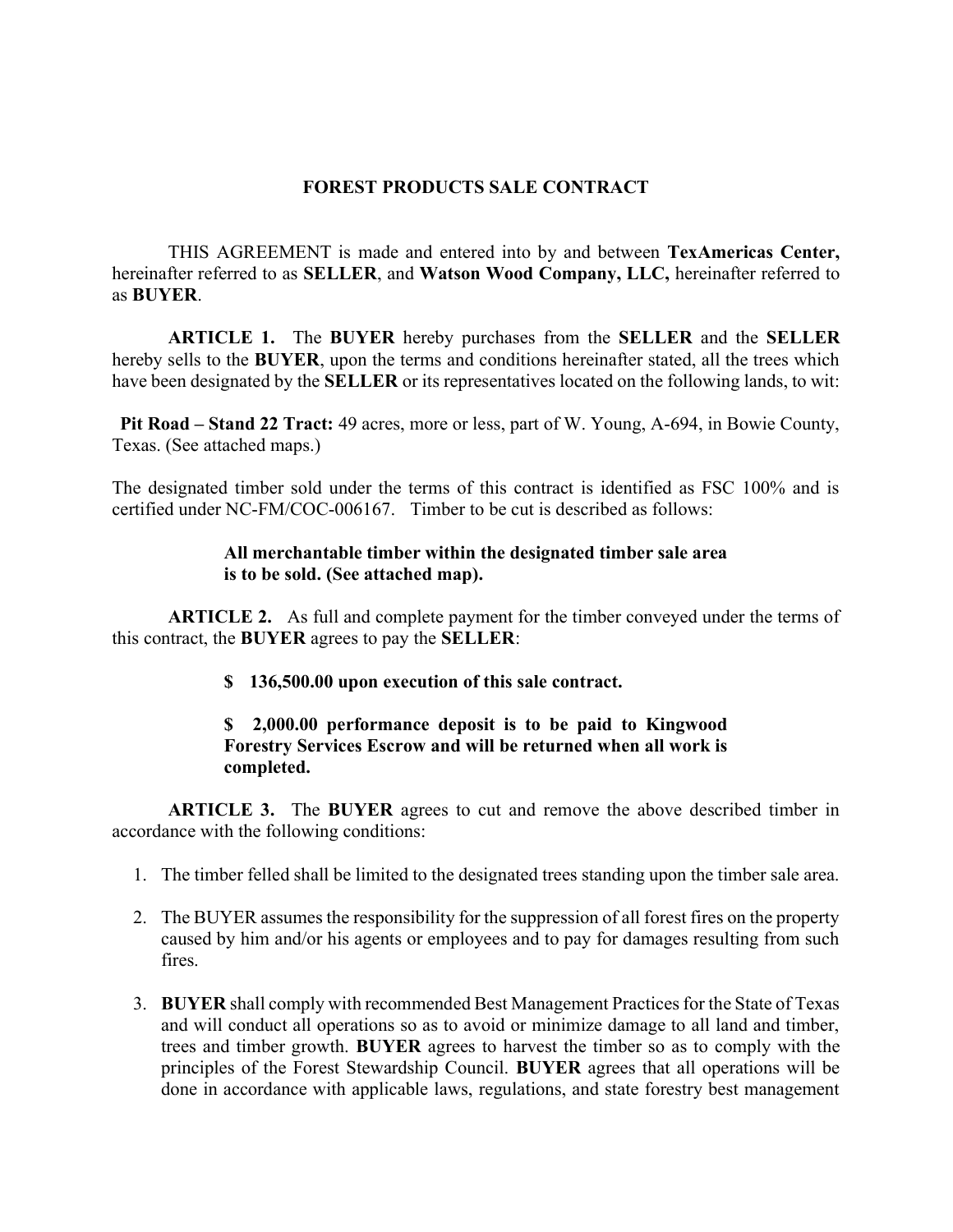practices. BUYER and BUYER'S contractors and sub-contractors agree to abide by safety requirements for timber harvest operations which shall be reviewed during the pre-harvest planning meeting.

4. The BUYER will require all contractors operating equipment on the property to promptly contain and clean up any spills of hazardous material, including but not limited to gas, diesel, hydraulic fluid, and other petrochemicals. Contractors will have access to a spill kit or equipment to effectively contain and clean up spills on the Property.

ARTICLE 4. It is mutually understood and agreed by and between the parties hereto as follows:

- 1. This contract shall terminate February 22, 2023 unless extended in writing by the SELLER.
- 2. Ownership of trees which are uncut and any forest products which are not removed from the described sale area at the date of this agreement's termination reverts to the SELLER.
- 3. The SELLER hereby guarantees to the BUYER, his successors or assigns that he will forever warrant and defend the title to said forest products and privileges here in granted against all claims at his expense.
- 4. SELLER also transfers and assigns to BUYER all necessary rights of ingress and egress over and across the above-described property owned by SELLER and contiguous thereto for the purpose of cutting and removing the trees and timber herein sold and conveyed.
- 5. Except for negligence that might be attributable to the SELLER, his agents, servants or employees, the BUYER agrees to hold the SELLER harmless from any injury to persons or property occurring in connection with this agreement and on the premises herein described.
- 6. The BUYER agrees to repair, at his own expense, damages to roads, gates, fences, bridges, culverts and other improvements caused by his operations and to remove logging debris from existing woods roads and creeks and to comply with all state and federal laws and regulations.
- 7. The BUYER shall notify the SELLER'S representative, Kingwood Forestry Services, Inc. two (2) days prior to any harvesting operations, and again when the harvest operations have been completed.
- 8. The SELLER'S representative, Kingwood Forestry Services, Inc. reserves the right of checking the operation at any time to determine whether the provisions of this agreement are being carried out; 2) halt any or all operations at any time if harvest operations are not being conducted in an acceptable manner in order to ensure the intent of the landowner and compliance with this agreement.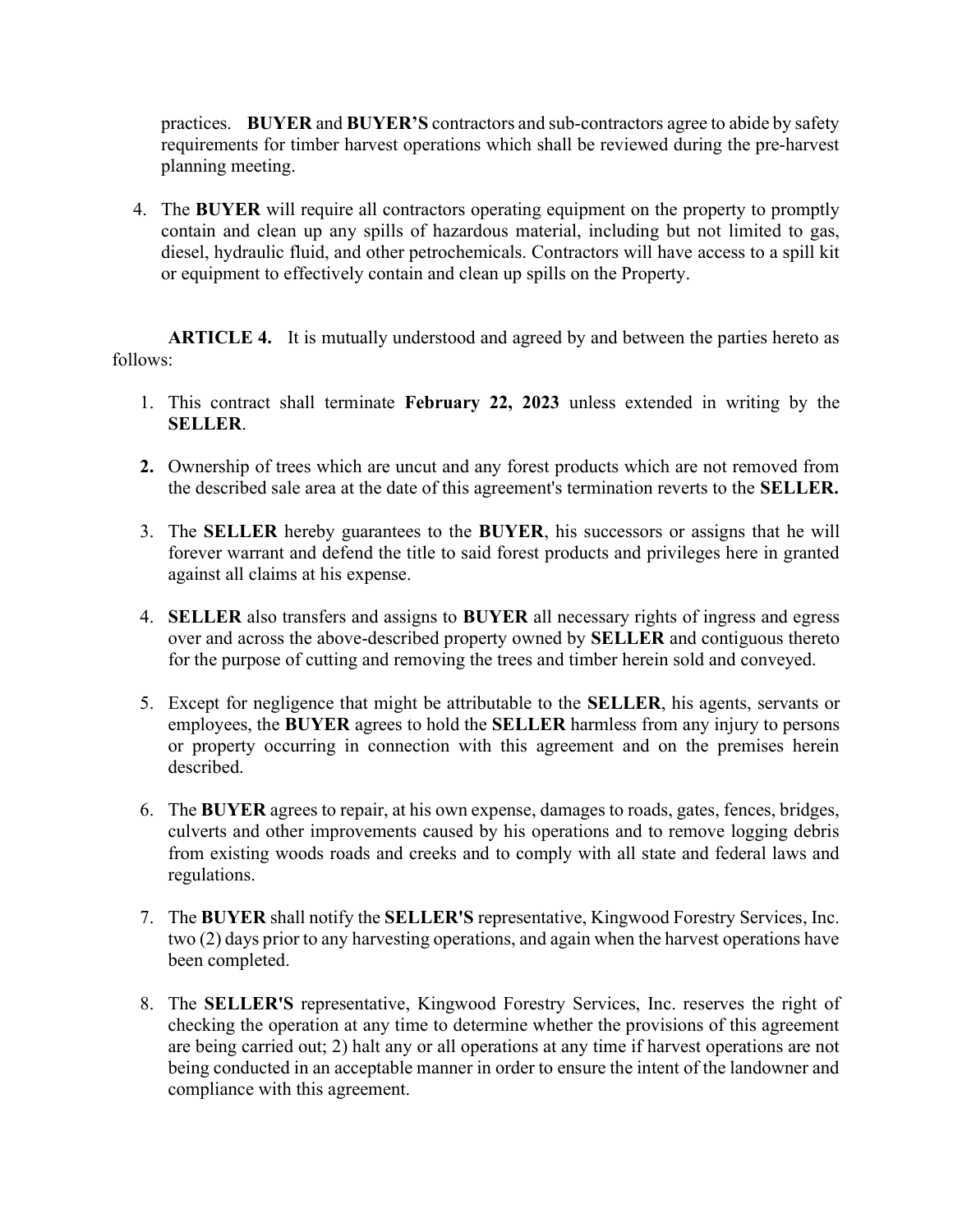- 9. SELLER shall in no way be liable or responsible for any injury or damage done or occasioned by the action and operations of BUYER under this agreement and BUYER binds and obligates itself to pay and satisfy any claims arising on account of its operations hereunder, whether the same by injuries to its employees or other persons or damage to any type property, and **BUYER** binds and obligates itself to carry public liability insurance fully covering any liability that may accrue to **SELLER** and to conduct all operations in a safe and workman like manner. Satisfactory evidence that such insurance is being carried full force and effect must be provided to **SELLER** or its agent prior to any timber harvest operations. BUYER shall employ in connection with its operations hereunder no persons under eighteen (18) years of age. Failure to comply with this stipulation shall give SELLER a right to stop further cutting until this provision is complied with.
- 10. The BUYER will be required to provide the SELLER, prior to starting, certificate(s) of insurance that shows the following minimum requirements:
	- a. Statutory worker's compensation insurance covering all of its employees.
	- b. Vehicle liability of \$1,000,000.00 or higher if required by state and/or federal laws; and
	- c. Commercial general liability insurance and contractual liability insurance of \$1,000,000.00 combined single limit and \$2,000,000.00 general aggregate.
- 11. SELLER represents that there are no threatened or endangered species of fish, wildlife, plants, or habitat therefore on any of the land subject to the best of SELLER'S knowledge. If any restrictions by law or governmental regulation or if any action or threatened action from a federal, state, or local government agency prevents BUYER from cutting or removing timber purchased hereunder, SELLER hereby agrees to reimburse BUYER for the volume that is standing on the tract as a result of such regulation, action or threatened action. Said volume to be determined by joint cruise conducted by SELLER and BUYER.
- 12. In case of dispute over the execution of the terms of this agreement, final decision shall rest with an arbitration board of three persons, one to be selected by each party of this agreement and a third to be a registered forester acceptable to the **BUYER** and the SELLER, whose fee shall be paid in advance with one-half paid by the SELLER and onehalf by the BUYER.
- 13. The provisions of this agreement shall insure to the benefit of, and shall be binding upon, the parties, their heirs, successors, representatives or assigns.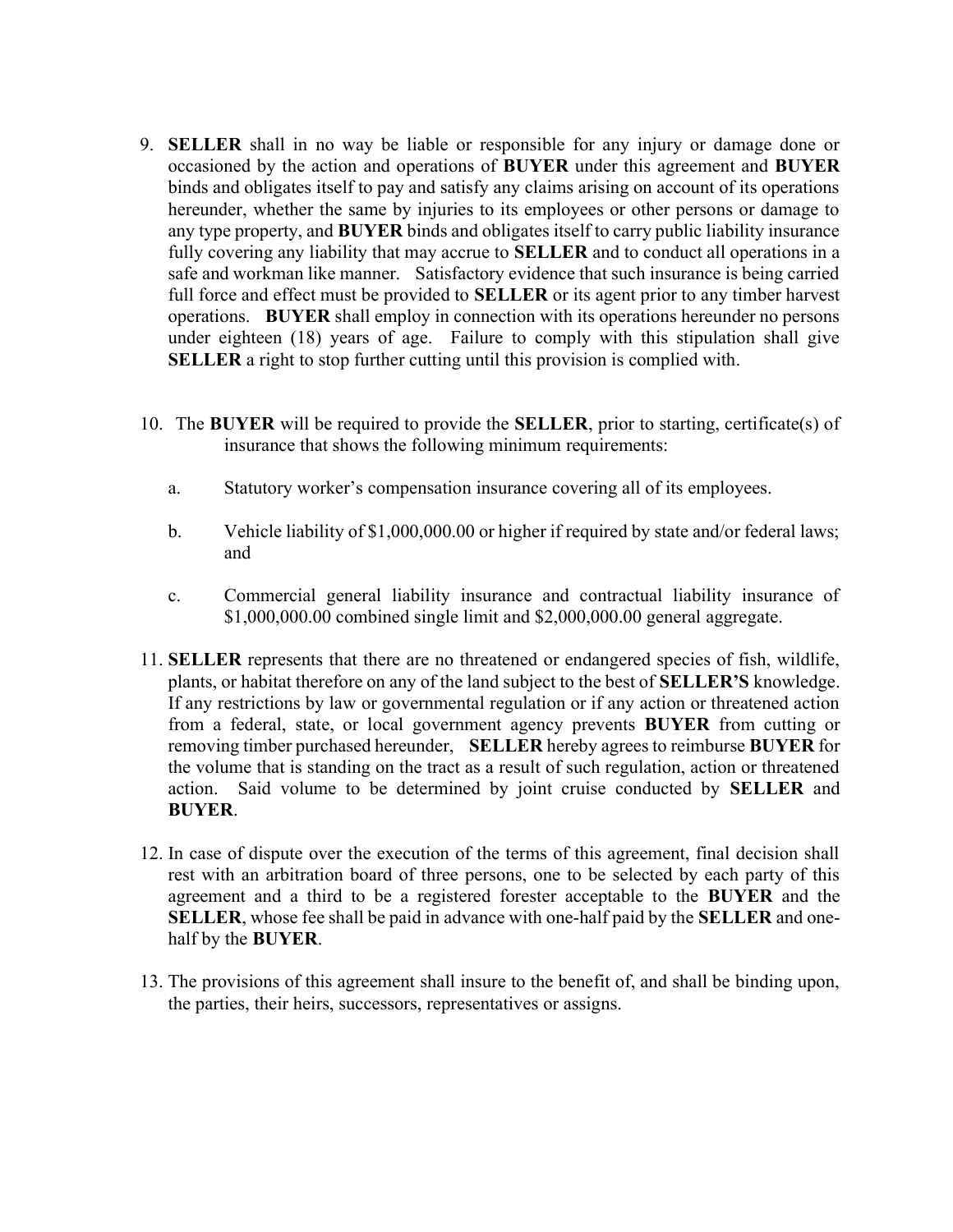14. Counterparts: This Agreement may be executed in multiple counterparts, digitally and/or electronically, each of which shall be regarded as an original hereof but all of which together shall constitute one of the same.

 $\frac{18}{28}$  day of  $\frac{18}{28}$  bruaky (A.D., 2022)

**BUYER: Watson Wood Company, LLC** 

 $\label{eq:1.1} \frac{1}{\Omega}\frac{\Delta\chi}{\Delta\chi} = 1.01 \times 10^{-10.05}$ 

Any (mehr

SELLER: TexAmericas Center

By: Scott Norton, Executive Director/CEO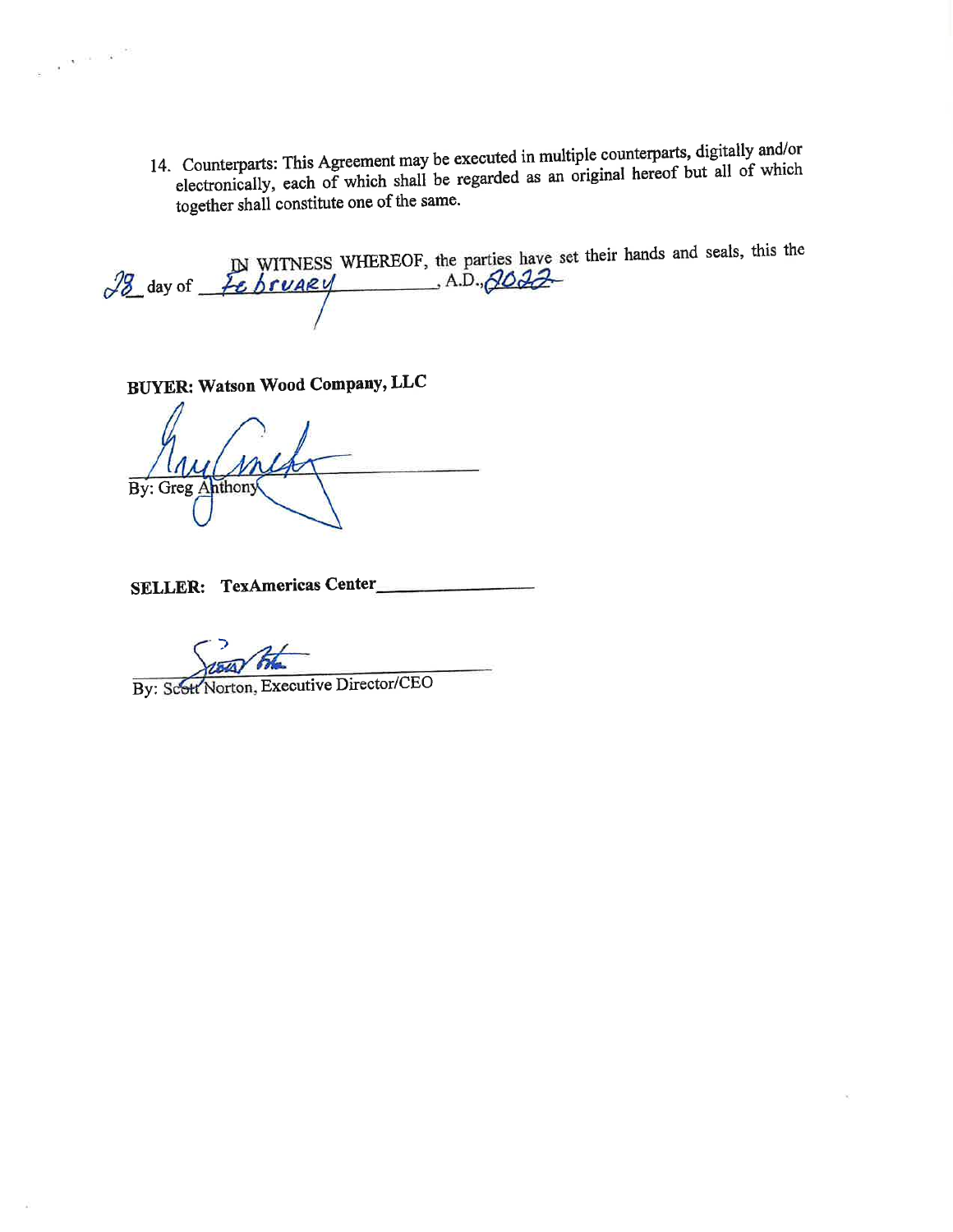| <b>STATE OF</b><br>lexas |     |  |
|--------------------------|-----|--|
| COUNTY OF                | 255 |  |

 $\epsilon = \sqrt{2}$ 

- 29

Personally appeared before me, the undersigned authority in and for said County and State, the within named Greg Anthony, who acknowledged that he, as such agent, being duly authorized to so do, signed, executed, and delivered the foregoing instrument as and for the act and deed of on the day and year therein mentioned and for the purpose therein expressed.

WITNESS my hand and official seal this, the  $28<sup>th</sup>$  day of February 3022.

Notary Public Signature: <u>Lebecca Sistrumb</u><br>My Commission Expires: 8/23/2025

| <b>REBECCA SISTRUNK</b>      |
|------------------------------|
| <b>NOTARY PUBLIC</b>         |
| ID#3189310<br>State of Texas |
| Comm. Exp. 08-23-2025 \$     |

(Notary Public Stamp below)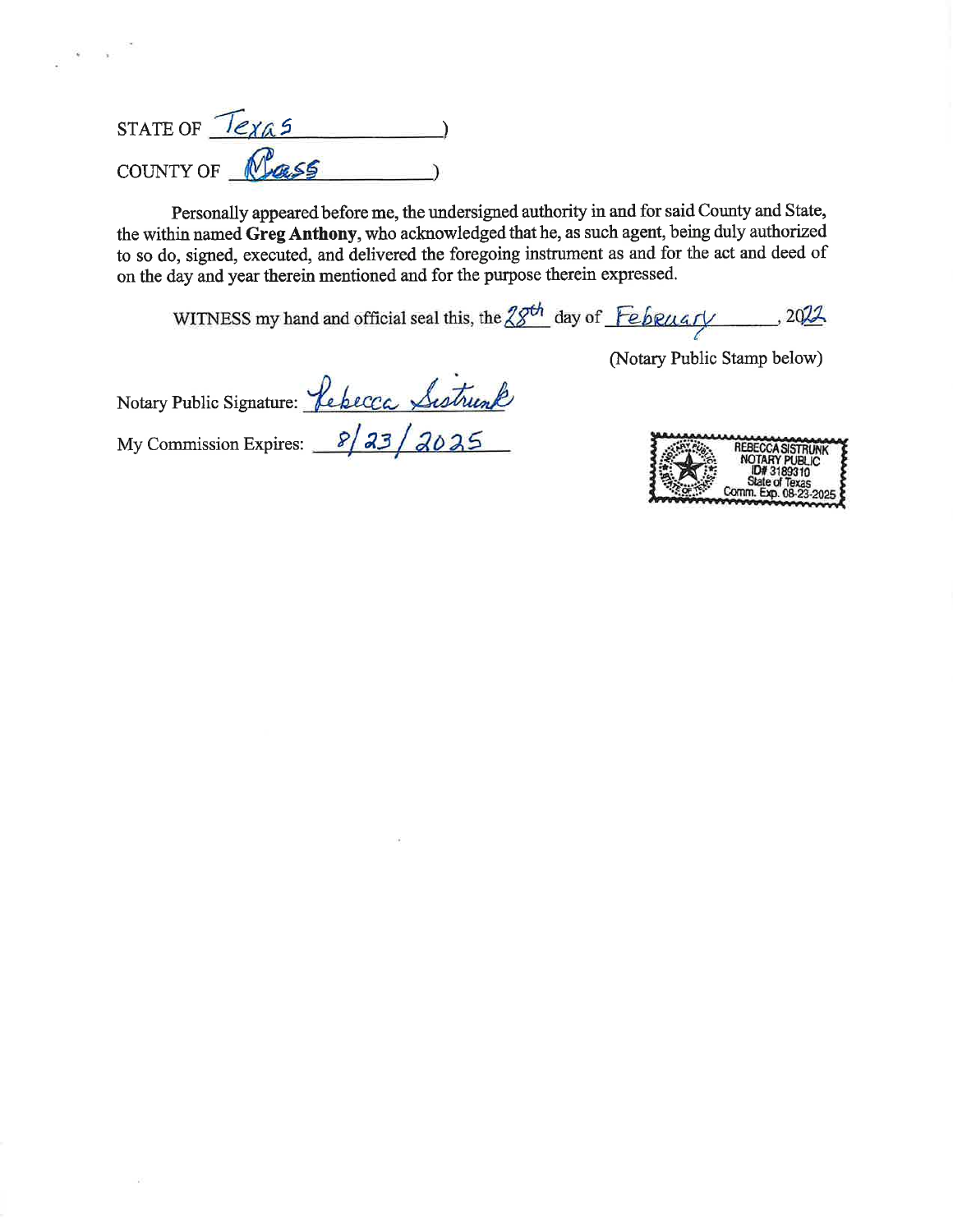STATE OF Seyas COUNTY OF Bowie

Personally appeared before me, the undersigned authority in and for said County and State, the within named Scott Norton, who acknowledged that he, as such agent, being duly authorized to so do, signed, executed, and delivered the foregoing instrument as and for the act and deed of ly lyptic is n the day and year therein mentioned and for the purpose therein expressed. Parter Au

WITNESS my hand and official seal this, the  $\frac{33}{2}$  day of  $\frac{1}{2}$  details  $\frac{1}{2}$ , 2022

Notary Public Signature: Ally Parker<br>My Commission Expires: <u>May 28, 2023</u>

(Notary Public Stamp below)